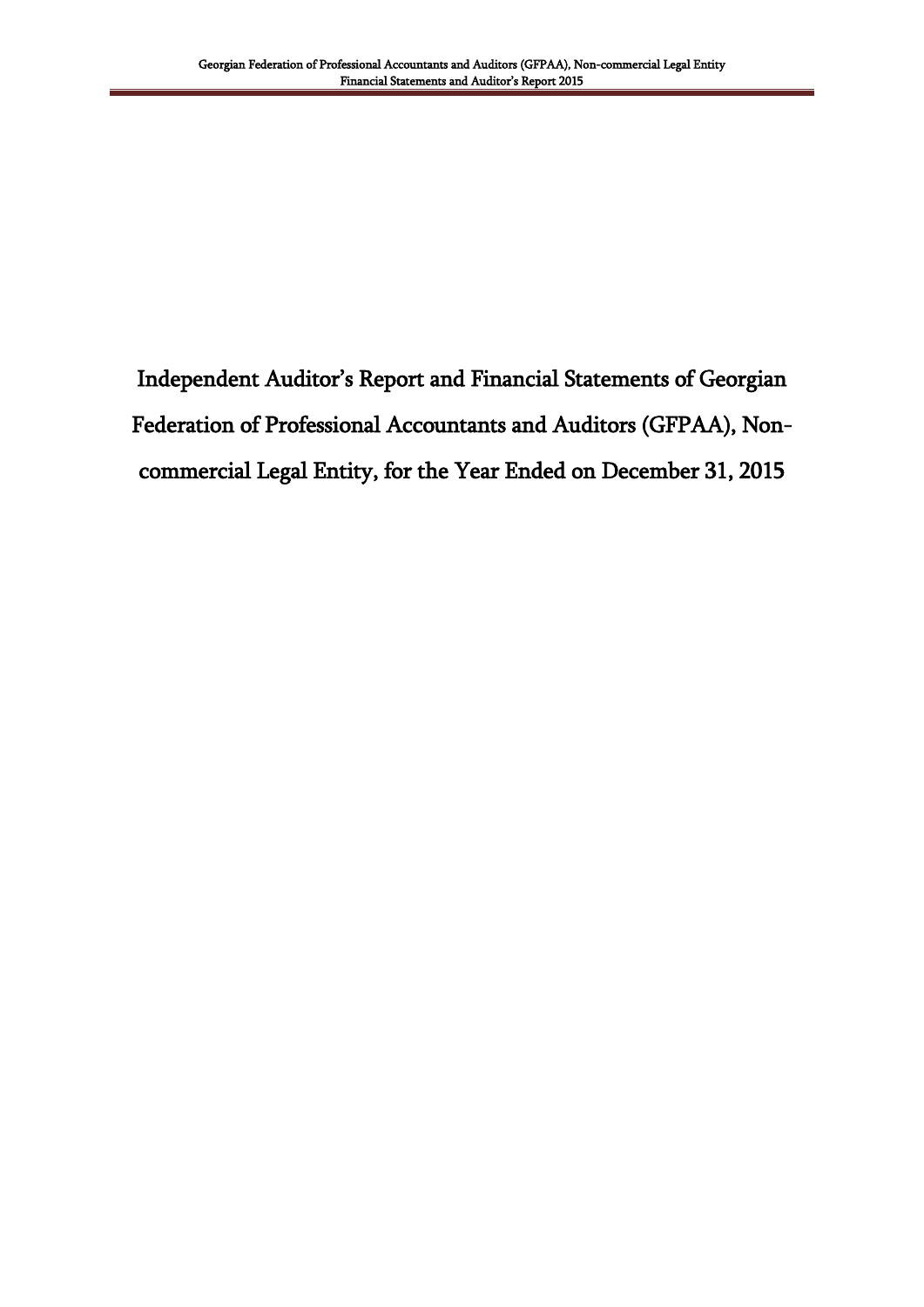#### Contents

| $\mathbf{1}$ | Management's Responsibility for the Financial Statements | 3              |
|--------------|----------------------------------------------------------|----------------|
| 2            | <b>Auditor's Conclusion</b>                              | $\overline{4}$ |
| 3            | Statement of Financial Position (Balance) of GFPAA       | 6              |
| 4            | <b>Income Statement</b>                                  | 7              |
| 5            | <b>Cash Flow Statement</b>                               | 8              |
| 6            | Statement of Changes in Equity                           | 9              |
|              | 7. Notes to the Financial Statements                     | 10             |
|              | 8. Disclosures in Balance                                | 12             |
|              | 9. Annexes to the Statement of Comprehensive Income      | 16             |
|              | 10. Annexes to the Cash Flow Statement                   | 18             |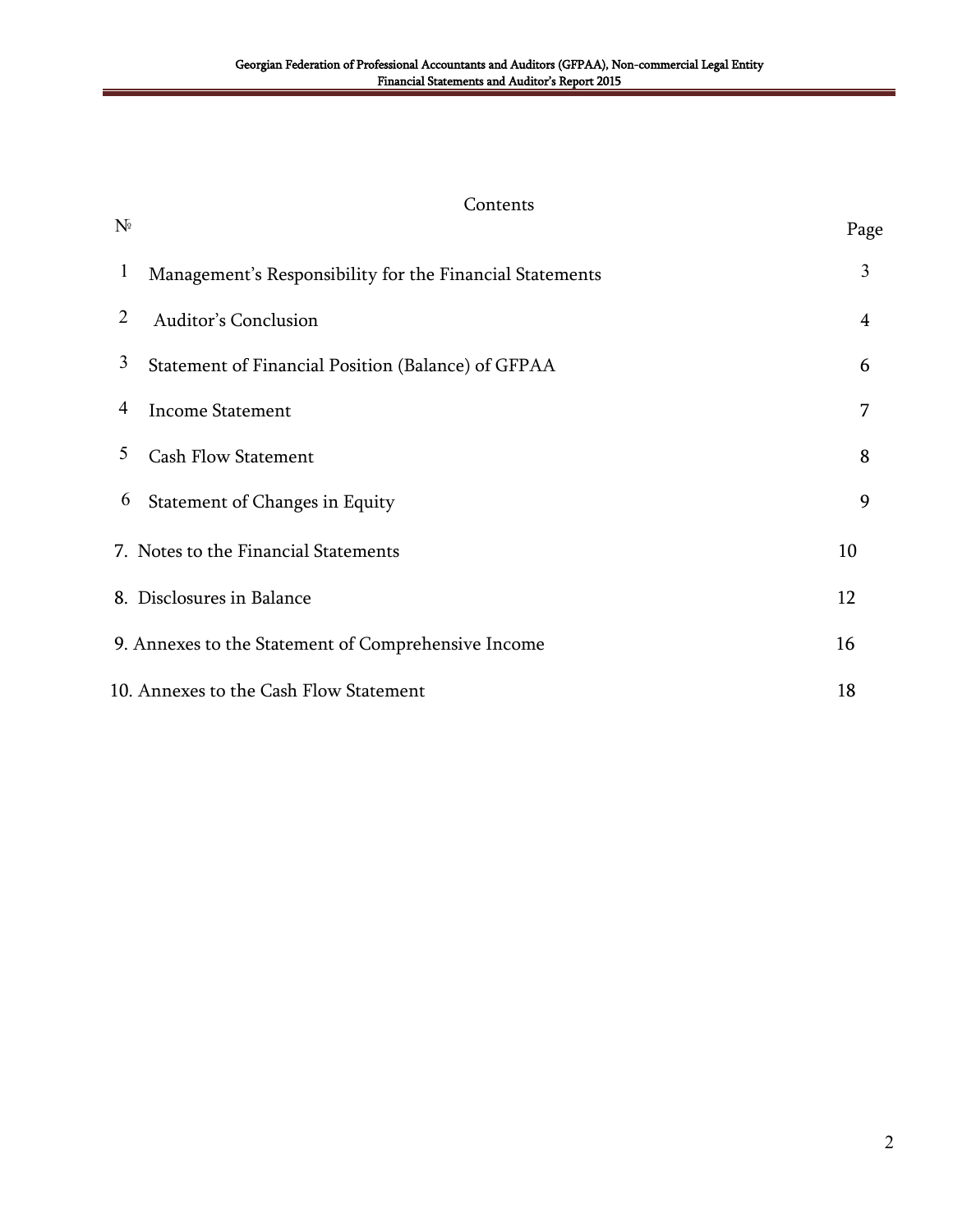# Management's Responsibility on the Financial Statements for Reporting Year Ending on December 31, 2015

Management is responsible for preparation and presentation of financial statements for the period ended on December 31, 2015, showing financial position of the organizations, results of the transactions, cash flow and changes in equity in the reporting period.

Management is responsible for the preparation and fair presentation of these financial statements in accordance with International Financial Reporting Standards and also for:

- establishment and maintenance of such internal control that is necessary to enable the preparation of financial statements that are free from material misstatement, whether due to fraud or error;
- making a statement whether appropriate accounting policy has been selected and used;
- whether going concern assumption is appropriate and GFPAA"s continuance as a going concern is not under threat.

In preparing financial statements management is responsible for:

- selection and application of appropriate accounting policy;
- making reasonable estimates;
- disclosure of any existing violation in the notes to the financial statements in accordance with the international standards;
- maintaining records of financial accounts with appropriate accuracy, in line with legislation and standards of the jurisdiction where the Federation carries out its operations;
- implementation of respective activities to ensure safety of the GFPAA assets;
- carrying out appropriate actions to prevent fraud and other violations, to detect and eradicate them.

The financial statements is prepared for the year ended on December 31, 2015.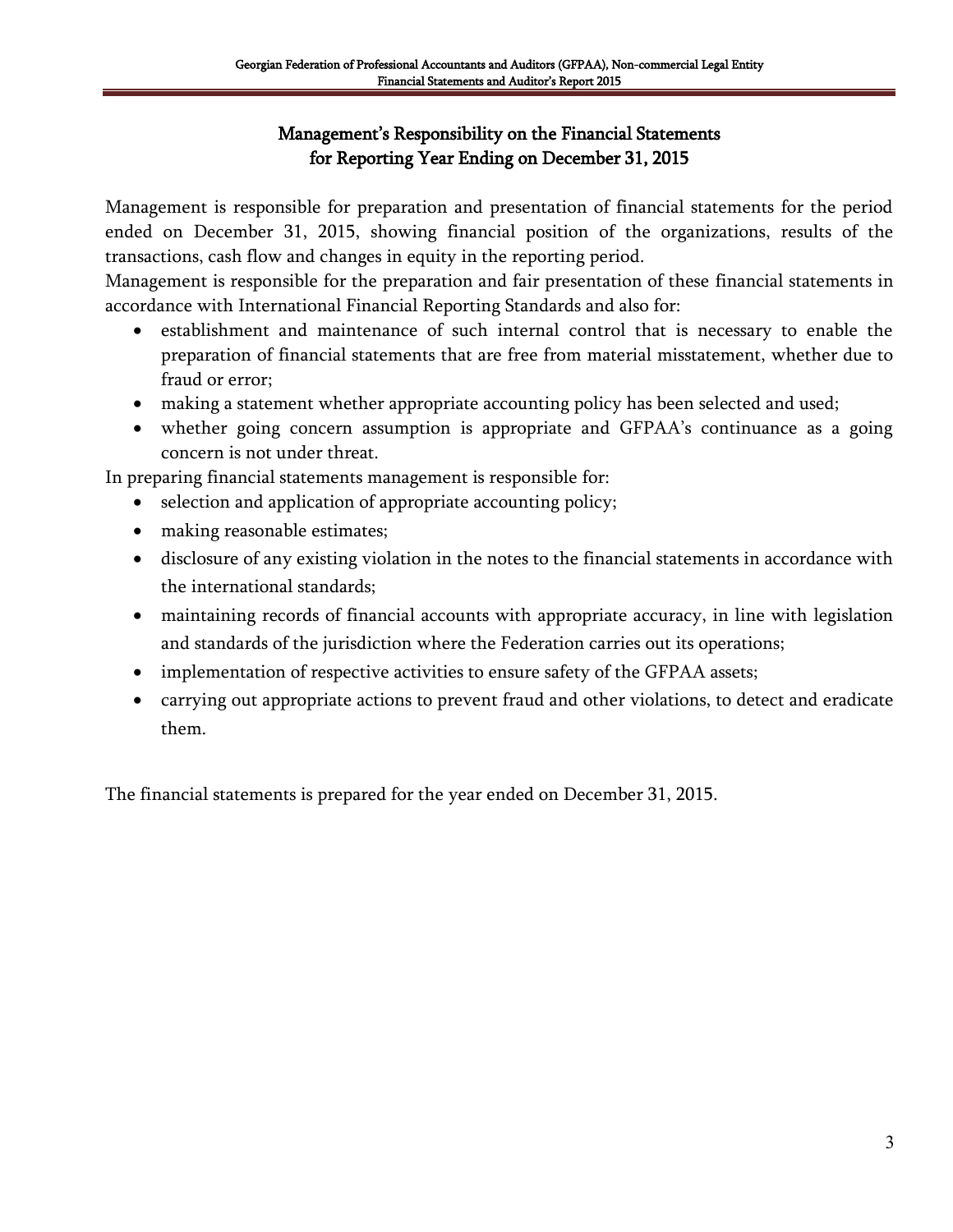# Auditor"s Conclusion

# on Financial Statements of Georgian Federation of Professional Accountants and Auditors (GFPAA) for the Reporting Period Ended on December 31, 2015

On the bases of the agreement between Compaud Ltd and Georgian Federation of Professional Accountants and Auditors (GFPAA), Non-commercial Legal Entity, signed on April 25, 2016 we, Valeri Abralava and Vaja Kobiashvili, auditors of Compaud Ltd, audited GFPAA"s financial statements, including:

- Audit of Statement of Financial Position (Balance) of GFPAA as of the end of the reporting period;
- Audit of Statement of Comprehensive Income for the reporting period (Income Statement);
- Audit of the Statement of Changes in Equity;
- Audit of Cash Flow Statement and disclosures for the year ended on December 31, 2015.

### Management"s Responsibility for the Financial Statements

Management is responsible for preparation and fair presentation of the financial statements. This responsibility includes: establishment and maintenance of such internal control that is necessary to enable the preparation of financial statements that are free from material misstatement, whether due to fraud or error; selection and application of appropriate accounting policy, reasonable use of accounting estimates.

### Auditor"s Responsibilities

Auditor"s responsibility is to express an opinion on these financial statements based on our audit. The audit is conducted in accordance with International Standards on Auditing. Those standards require that we comply with ethical requirements and plan and perform the audit to obtain reasonable assurance about whether the financial statements are free from material misstatement.

An audit involves performing procedures to obtain audit evidence about the information presented in the financial statements. The procedures selected depend on the auditor"s judgment, including the assessment of the risks of material misstatement of the consolidated financial statements, whether due to fraud or error. In making those risk assessments, the auditor considers internal control relevant to the organization"s preparation and fair presentation of the financial statements. Audit also involves assessment of appropriateness of applied accounting policy and accounting estimates.

#### **Conclusion**

Based on our review presented financial statements give true and fair view of the financial position of GFPAA as at December 31, 2015, and (*of*) its financial performance and cash flows for the year 2015 in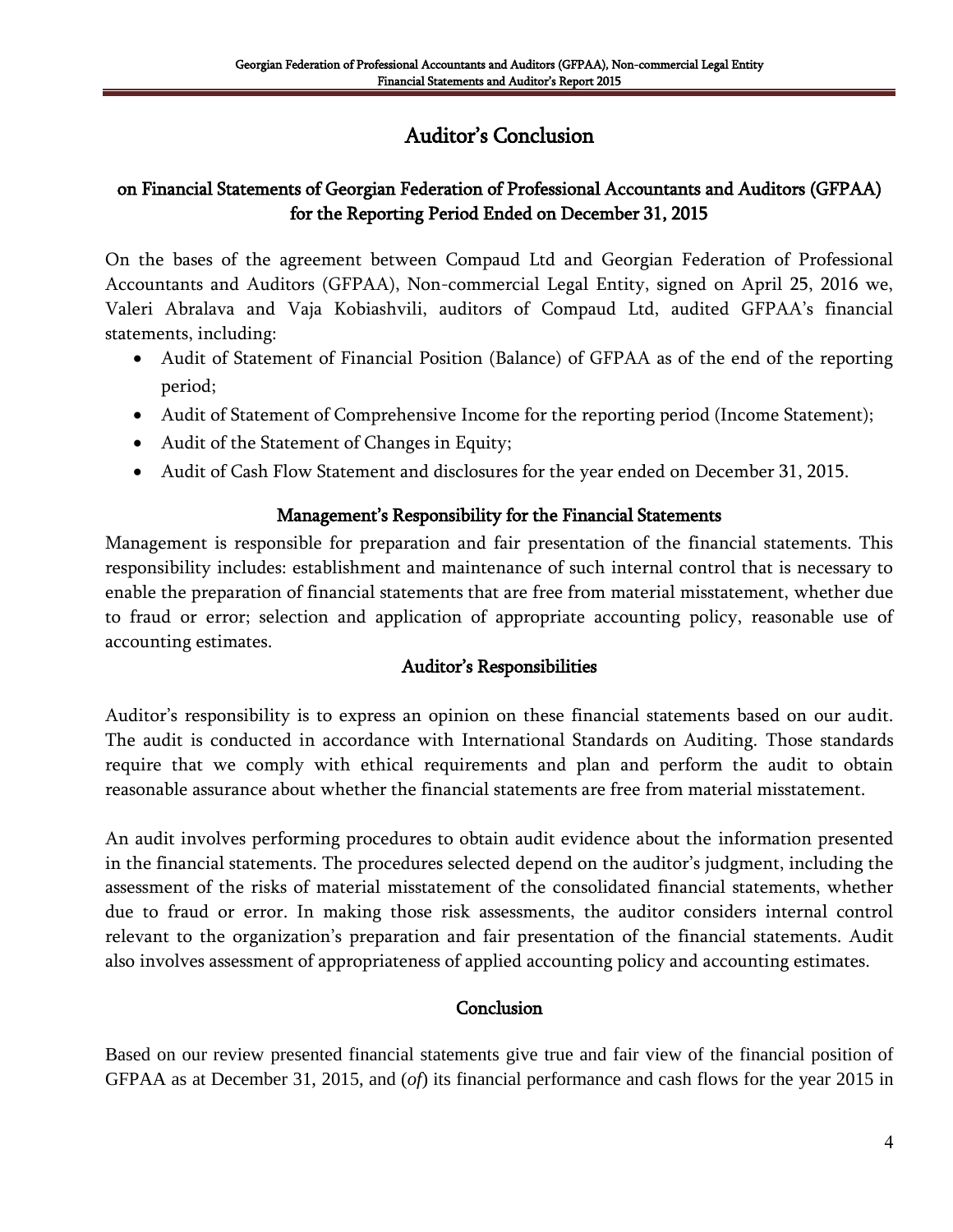accordance with the requirements of the International Financial Reporting Standards current legislative and normative acts of Georgia.

Compaud Ltd

Auditors: Valeri Abralava Vaja Kobiashvili

Tbilisi May 31, 2016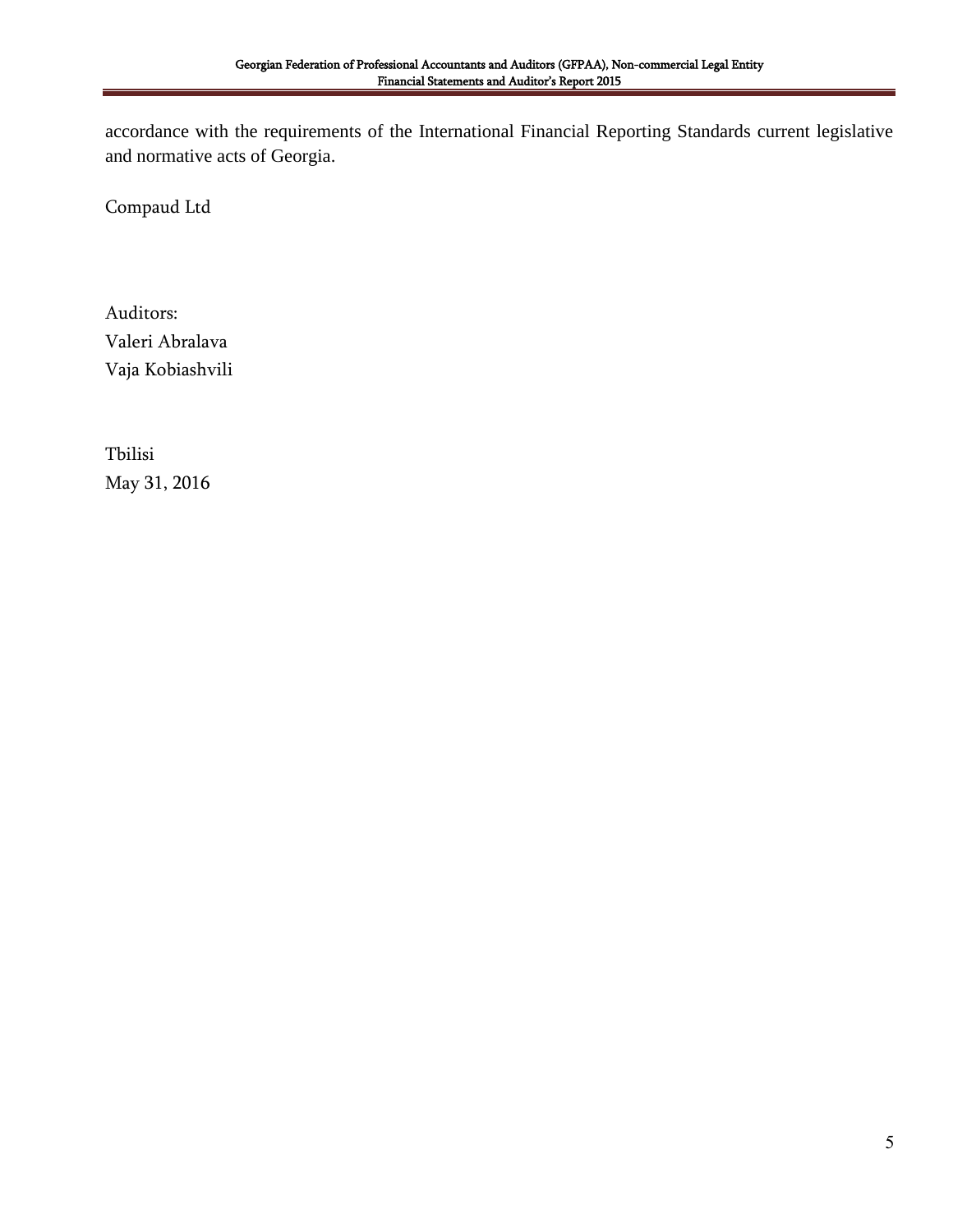# Statement of Financial Position

as of December 31, 2015 (in GEL)

| Assets                              |                  |           | 31.12.2015 |           | 31.12.2014 |
|-------------------------------------|------------------|-----------|------------|-----------|------------|
| <b>Non-Current Assets</b>           |                  |           |            |           |            |
| Property, Plant and Equipment, Net  | $\left( \right)$ | 93 963    |            | 101 154   |            |
| Intangible Assets                   | 2)               | 7586      |            | 8628      |            |
| Investments in Other Entities       |                  | 306 400   |            | 306 400   |            |
| <b>Total Non-Current Assets</b>     |                  |           | 407 949    |           | 416 182    |
| <b>Current Assets</b>               |                  |           |            |           |            |
| Inventory                           | 3)               | 104 115   |            | 113 373   |            |
| Receivables and Prepayments         | 4)               | 208 241   |            | 246 816   |            |
| Cash and Cash Equivalents           | 5)               | 746 214   |            | 594 910   |            |
| <b>Total Current Assets</b>         |                  |           | 1 058 570  |           | 955 099    |
| <b>Total Assets</b>                 |                  |           | 1 466 519  |           | 1 371 281  |
| <b>Equity and Liabilities</b>       |                  |           |            |           |            |
| <b>Capital and Reserves</b>         |                  |           |            |           |            |
| GFPAA Development Fund              |                  | 1 254 495 |            | 1 296 676 |            |
| Current Year Profit/Loss            |                  | 98 978    |            | $-42181$  |            |
| <b>Total Capital and Reserves</b>   |                  |           | 1 353 473  |           | 1 254 495  |
| <b>Long Term Liabilities</b>        |                  |           |            |           |            |
| Deferred Income Tax                 |                  | 0         |            | 0         |            |
| Deferred Income                     | 6)               | 3830      |            | 3 9 8 7   |            |
| <b>Total Long Term Liabilities</b>  |                  |           | 3830       |           | 3 9 8 7    |
| <b>Short Term Liabilities</b>       |                  |           |            |           |            |
| Trade and Other liabilities         | 7)               | 104 800   |            | 107815    |            |
| <b>Tax Liabilities</b>              | 8)               | 4416      |            | 4 9 8 4   |            |
| <b>Total Short Term Liabilities</b> |                  |           | 109 216    |           | 112799     |
| <b>Total Equity and Liabilities</b> |                  |           | 1 466 519  |           | 1 371 281  |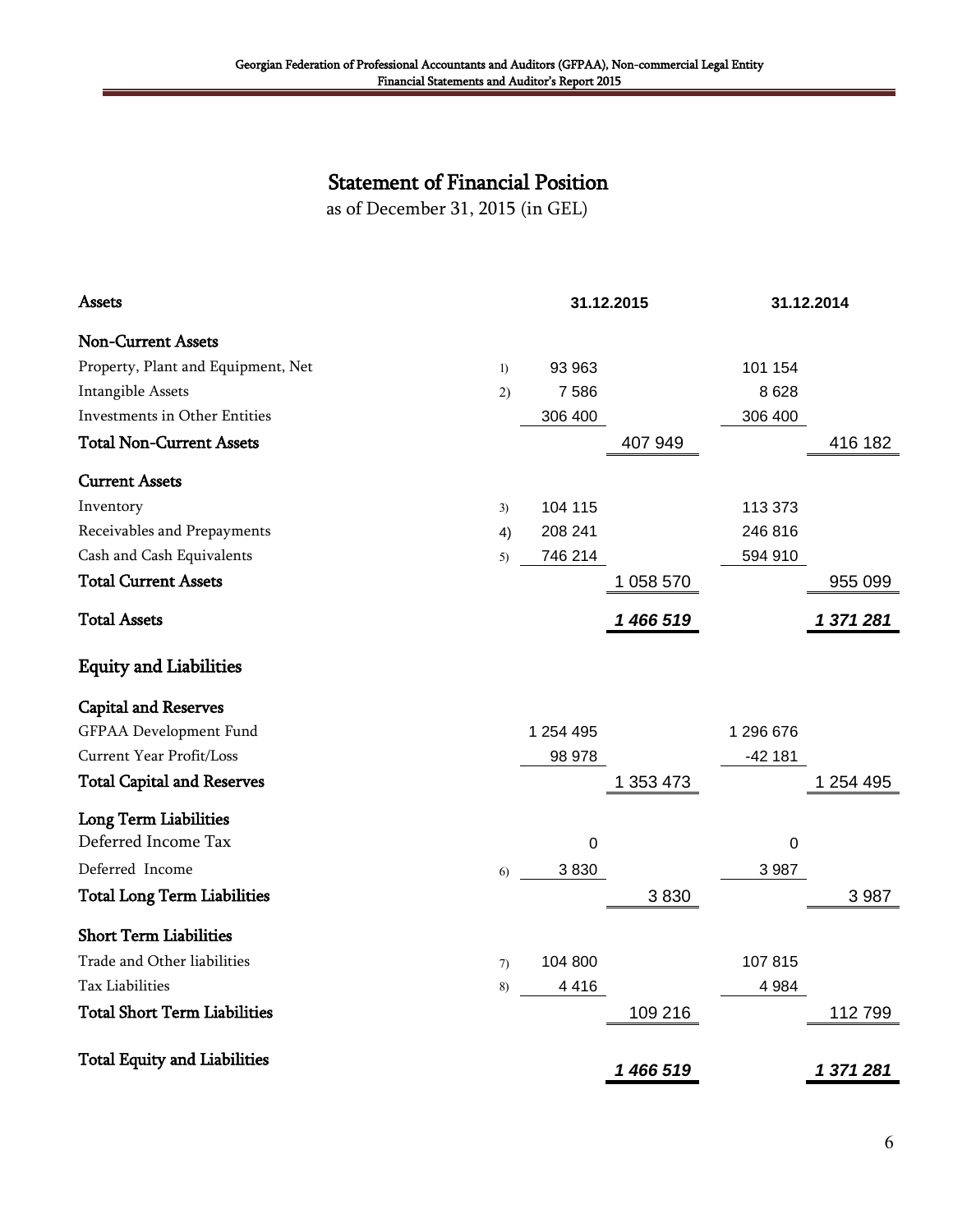#### Income Statement

For the Year Ended on December 31, 2015

|                                              |     | 2015      | 2014      |
|----------------------------------------------|-----|-----------|-----------|
| Revenue                                      | 9)  | 475 064   | 512 077   |
| Other Income                                 | 10) | 554 642   | 402 200   |
| Changes in Inventory and Work-in-progress    |     | (9258)    | 4 0 5 5   |
| Work Completed and Capitalized               |     |           |           |
| Purchase of Inventory                        |     | (78951)   | (92 120)  |
| Salary Expense                               |     | (494920)  | (505998)  |
| Depreciation and Amortization Expense        |     | (24077)   | (24 462)  |
| <b>Purchased Service Expense</b>             |     | (178368)  | (208 361) |
| Foreign Exchange Difference Expense          |     | (6833)    | (2400)    |
| Tax Expense                                  |     | (979)     | (1106)    |
| <b>Other Operating Expenses</b>              | 11) | (137 342) | (126066)  |
| <b>Profit-Loss from Operating Activities</b> |     | 98 978    | (42181)   |
| <b>Financial Costs</b>                       |     |           |           |
| <b>Profit-Loss Before Taxation</b>           |     | 98 978    | (42181)   |
| Profit Tax                                   | 12) |           |           |
| Net Profit-Loss of the Reporting Period      |     | 98 978    | (42181)   |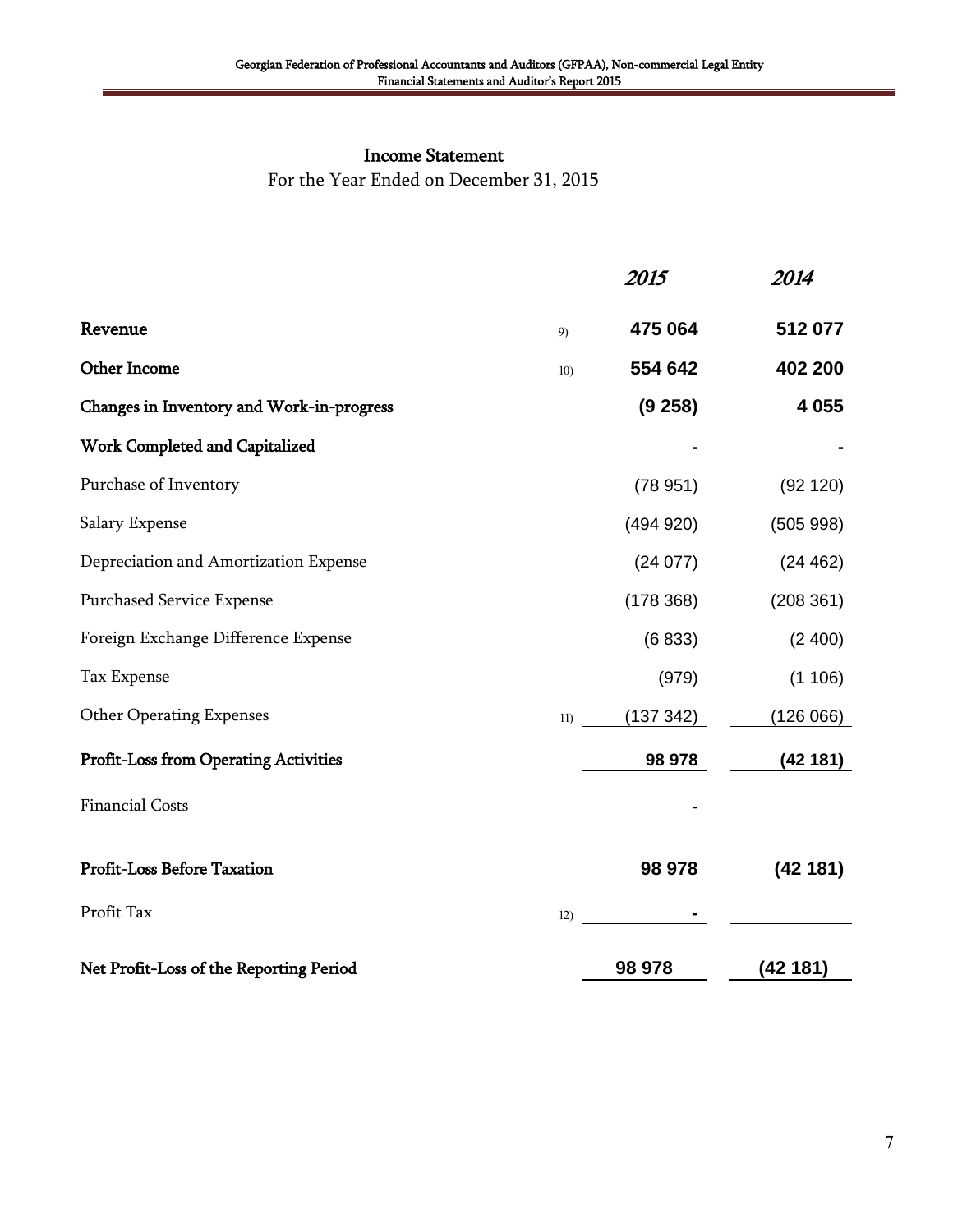# Cash Flow Statement

For the Year Ended on December 31, 2015

|                                                                       | 2015      |          | 2014             |          |     |
|-----------------------------------------------------------------------|-----------|----------|------------------|----------|-----|
| <b>Cash Flows from Operating Activities</b>                           |           |          |                  |          |     |
| Cash receipts from customers                                          | 510187    |          | 579281           |          | 12) |
| Membership fees                                                       | 141824    |          | 146767           |          |     |
| Dividends received                                                    | 127500    |          | 102011           |          |     |
| Other operating income                                                | 41354     |          | 45987            |          |     |
| Exchange rate difference                                              | 149339    |          | 34607            |          |     |
| Cash paid to suppliers                                                | (91577)   |          | (135128)         |          |     |
| Salaries paid                                                         | (420781)  |          | (426089)         |          |     |
| Membership fees paid                                                  | (11115)   |          | (8711)           |          | 13) |
| Payment of administrative and other non-operating<br>expenses         | (118728)  |          | (165621)         |          | 14) |
| Taxes paid                                                            | (157479)  |          | (165779)         |          | 15) |
| Net cash from operating activities                                    |           | 170 524  |                  | 7 3 2 5  |     |
| Cash flows from investing activities                                  |           |          |                  |          |     |
| Proceeds from selling of non-current assets                           | $\pmb{0}$ |          | $\boldsymbol{0}$ |          |     |
| Purchase of property, plant and equipment                             | (19220)   |          | (20586)          |          |     |
| Net cash flows from investing activities                              |           | $-19220$ |                  | $-20586$ |     |
| Net increase in cash and cash equivalents                             |           | 151304   |                  | $-13261$ |     |
| Cash and cash equivalents at the beginning of the reporting<br>period |           | 594910   |                  | 596993   |     |
| Cash and cash equivalents at the end of the reporting period          |           | 746214   |                  | 608171   |     |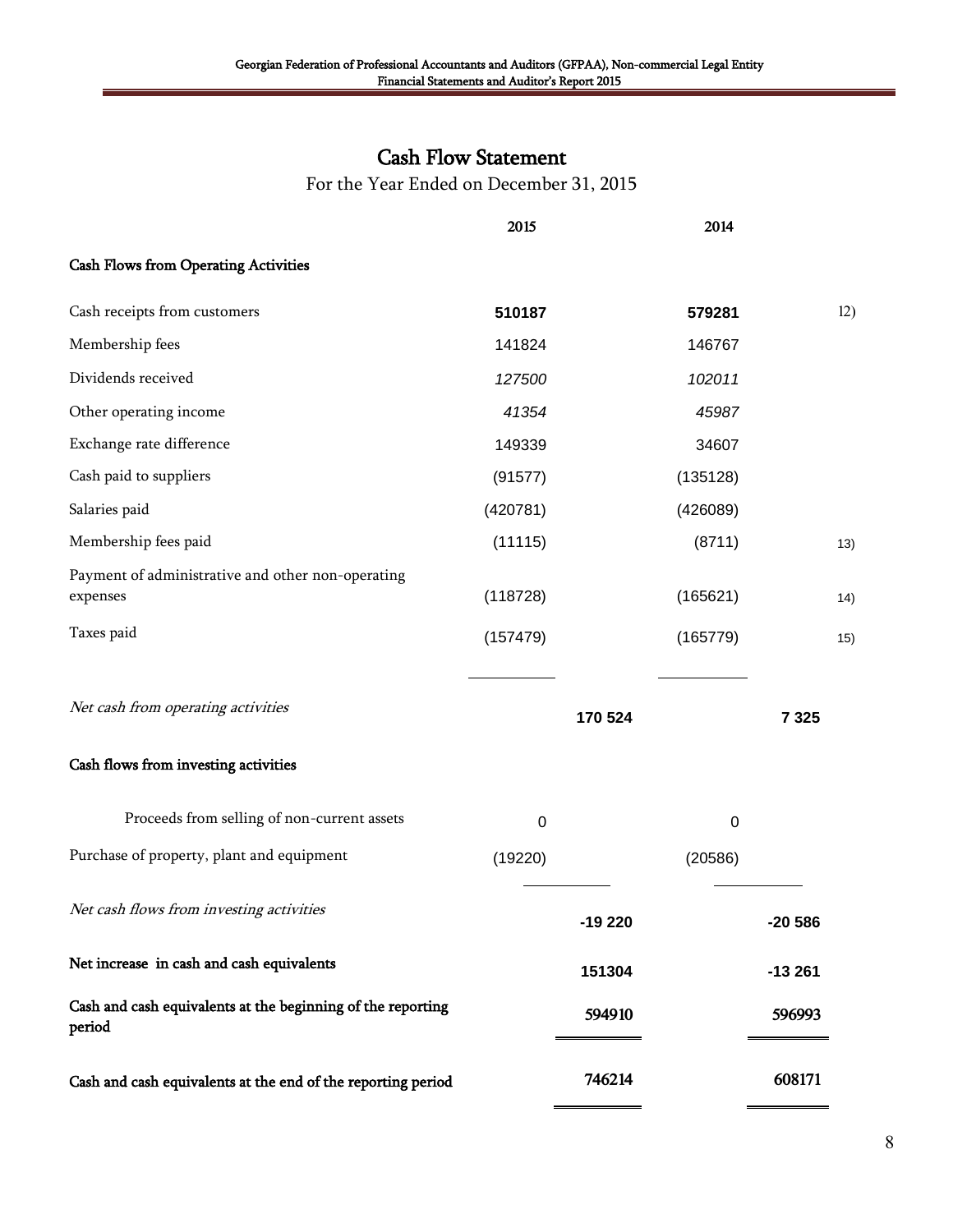# Statement of Changes in Equity For the Year Ended on December 31, 2015

|                                     | Equity | <b>GFPAA</b><br>Development<br>Fund |
|-------------------------------------|--------|-------------------------------------|
| Balance at 31.12.2013               |        | 1 296 676                           |
| Transfer to previous years reserves |        |                                     |
| Current period net profit-loss      |        | (42 181.00)                         |
| Balance at 31.12.2014               |        | 1 254 495                           |
| Transfer to previous years reserves |        |                                     |
| Current period net profit-loss      |        | 98 978.00                           |
| <b>Balance at 31.12.2015</b>        |        | 1 353 473                           |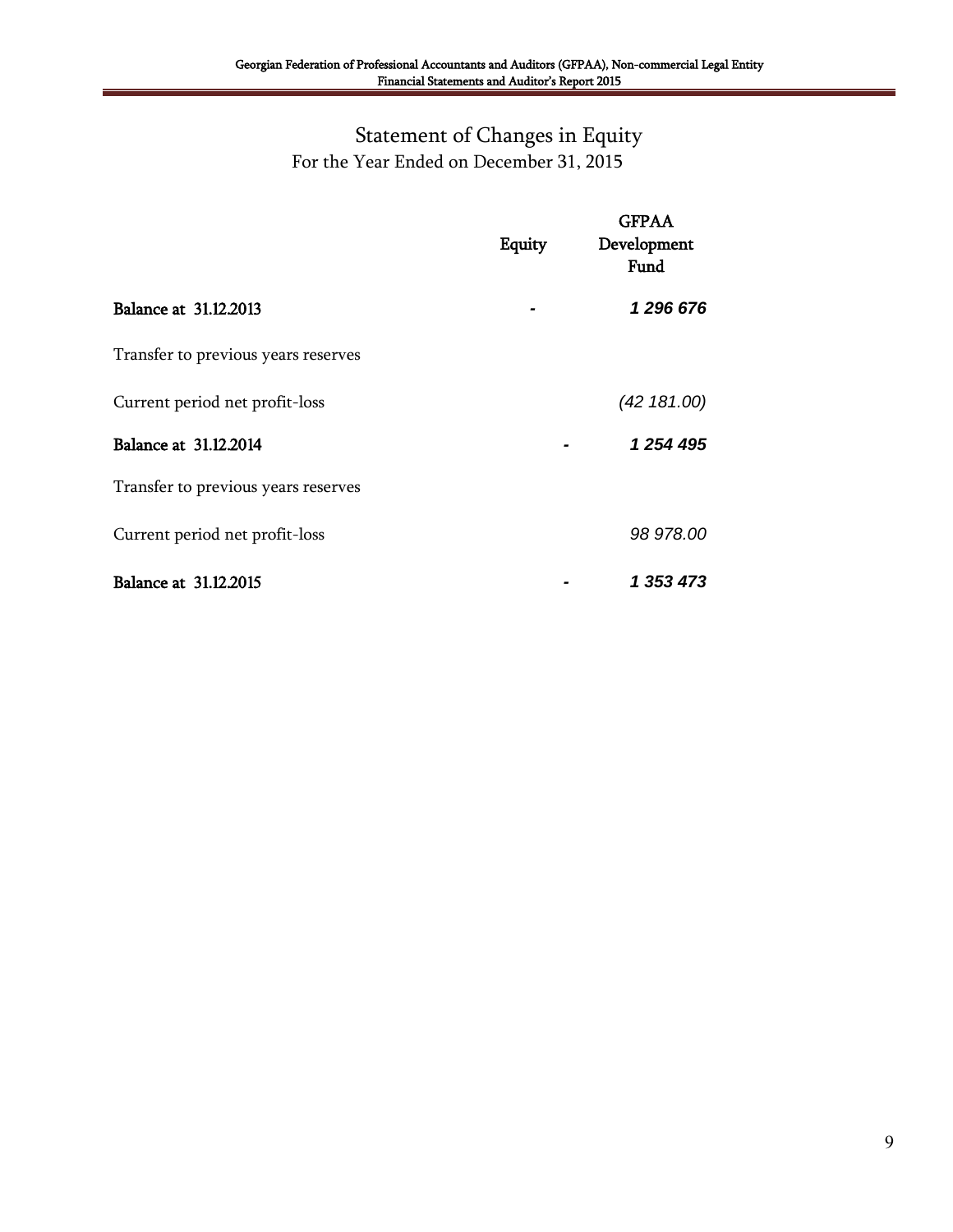# Notes to the Annual Financial Statements

#### 1. General Note

According to the Georgian legislation GFPAA represents non-commercial legal entity (union). It carries out its activities on Georgia"s territory through head office (in Tbilisi) and 9 regional and district branches. GFPAA, as a professional organization, prepares regulating normative acts related to accounting and audit in Georgia"s private sector, lobbies legislation, translates and publishes translation of international standards on financial accounting and audit. Economic activity represents it supplementary activity, which is mainly related to training of specialists and professional certification.

Presented consolidated balance of the GFPAA and its branches is prepared on the basis of simplified accounting standards for small enterprises, using accounting policy and chart of accounts prepared in advance.

#### **2.** Methods used in preparation of the financial statements and in making estimates

#### Basis for consolidation

The consolidated balance includes statements of the branches. Namely, it includes the following branches:

- Ajara Autonomous Republic Branch;
- Imereti Regional Branch;
- **•** Samegrelo-Zemo Svaneti Regional Branch;
- Guria Regional Branch;
- Kakheti Regional Branch;
- Khashuri District Branch;
- Rustavi District Branch;
- Poti District Branch;
- Gori District Branch.

Receivables and liabilities due to related party transactions are eliminated in the consolidated financial statements.

### Property, Plant and Equipment

Property, plant and equipment is reflected in the balance at purchase cost, reduced by accumulated depreciation. Depreciation is calculated using straight-line depreciation method. Useful life of the property, plant and equipment is defined individually and varies from 2 to 10 years. Depreciation rate by the PPE groups are as follows: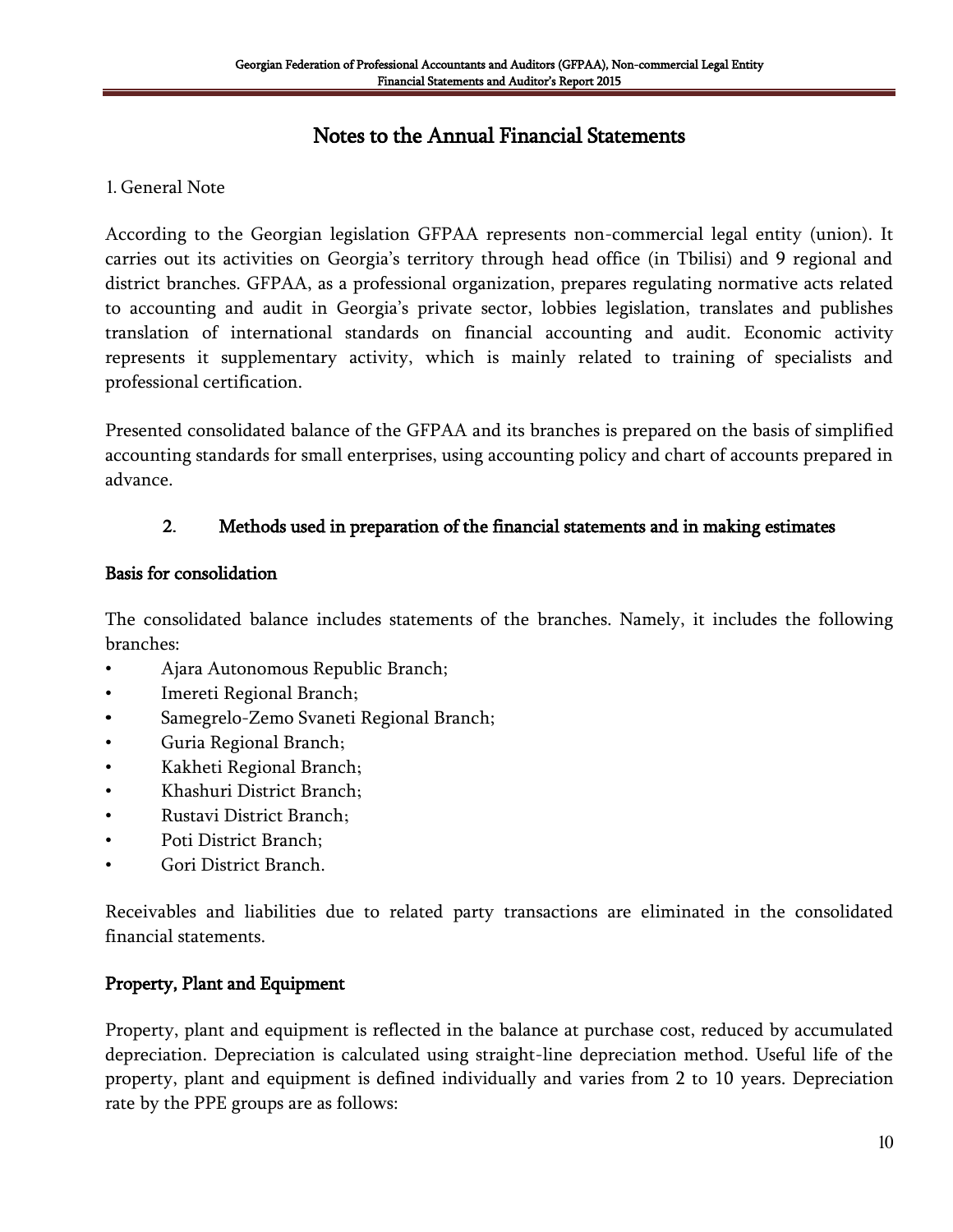| <b>N</b> <sup></sup> | Group                  | Depr. Rate % |
|----------------------|------------------------|--------------|
|                      | Office equipment       | 20-30        |
|                      | Furniture and fixtures | 25-50        |
|                      | Vehicles               | $10 - 15$    |

Investments in other entities are reflected in the balance at nominal cost.

#### Inventory

Inventory is reflected in the balance sheet at lower of the cost of purchase, production and net realization value at the balance sheet date. FIFO method was used in valuing the inventory.

#### Receivables and prepayments

Receivables and prepayments are carried at nominal value.

#### Cash and cash equivalents

Cash is carried at nominal value. Foreign currency denominated cash is translated into local currency using exchange rate at the balance sheet date.

#### **Liabilities**

Short term liabilities are carried at the amount, which is due within 12 months after the balance sheet date. Long term liabilities represent deferred income (which equals to the book value of assets received as grant or contributions).

#### Income

Income from realization is recognized when GFPAA transfers risks. Income is reduced by discounts and returns. Such income as cash grant is reflected in income when it is used. Non-cash income received as assets is carried in the financial statements in line with their sale and depreciation. Membership fees are accrued as of the last day of the reporting period.

#### Expenses

Expenses related to the generation of income are represented as expense items in the financial statements.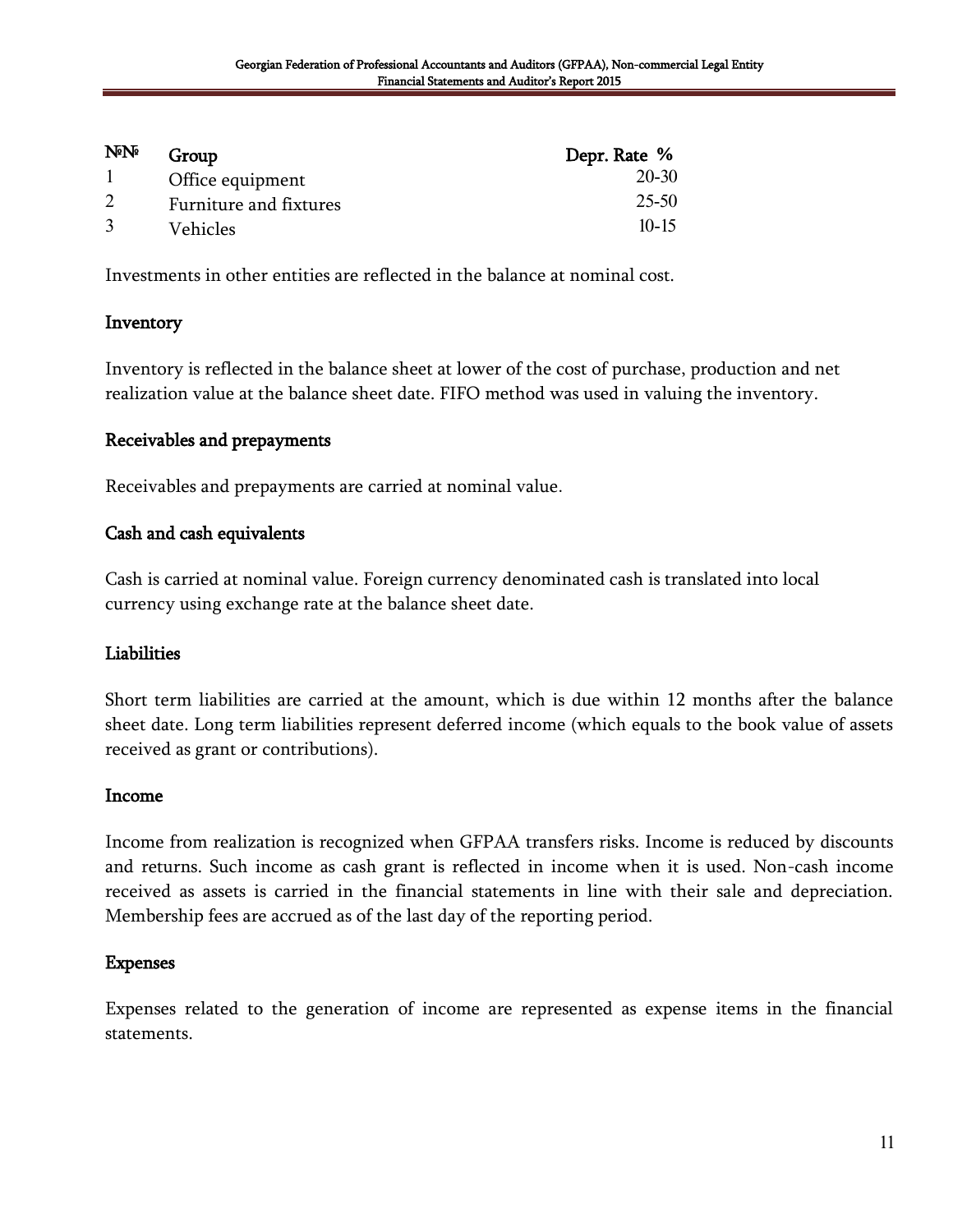# Notes to the Balance Sheet

#### Non-Current Assets

1) Property, Plant and Equipment

|                |                        | Balance  |              |           | Balance  |
|----------------|------------------------|----------|--------------|-----------|----------|
|                | Name                   | at       | Additions    | Disposals | at       |
|                |                        | 31.12.15 |              |           | 31.12.14 |
|                | Purchase cost          |          |              |           |          |
| 1              | Library                | 4 4 7 5  | 256          | 147       | 4 3 6 6  |
| $\overline{2}$ | Office equipment       | 102 606  | 13 281       | 10 340    | 99 665   |
| 3              | Furniture and fixtures | 89 161   | 2 670        | 1 723     | 88 214   |
| $\overline{4}$ | Vehicles               | 48 739   |              |           | 48 739   |
|                | Total                  | 244 981  | 16 207       | 12 210    | 240 984  |
|                |                        |          |              |           |          |
|                |                        |          |              |           |          |
|                |                        | Balance  |              | Depr.     | Balance  |
|                |                        | at       | Depreciation | written   | at       |
|                | Depreciation           | 31.12.15 | charged      | off       | 31.12.14 |
|                |                        |          |              |           |          |
| $\mathbf{1}$   | Library                |          |              |           |          |
| $\overline{2}$ | Office equipment       | 71 377   | 10 250       | 10 185    | 71 312   |
| 3              | Furniture and fixtures | 59 241   | 8 003        | 1 680     | 52 918   |
| $\overline{4}$ | Vehicles               | 20 400   | 4 800        |           | 15 600   |
|                | Total                  | 151 018  | 23 053       | 11 865    | 139 830  |
|                |                        |          |              |           |          |

Depreciation of property, plant and equipment is charged using straight-line method, assets are reflected in the balance sheet at cost reduced by accumulated depreciation. Assets have not been tested on impairment.

Note  $N<sub>2</sub>$ 

Note  $N<sup>0</sup>1$ 

|   | <b>Intangible Assets</b>       |          |           |           |          |
|---|--------------------------------|----------|-----------|-----------|----------|
|   |                                | Balance  |           |           | Balance  |
|   | Name                           | at       | Additions | Disposals | at       |
|   |                                | 31.12.15 |           |           | 31.12.14 |
|   | Purchase cost                  |          |           |           |          |
|   | Accounting software 'Oris'     | 3 2 5 4  |           | 306       | 3 5 6 0  |
|   |                                |          |           |           |          |
| 2 | Accounting software 'Superfin' | 618      |           |           | 618      |
| 3 | Software ICS                   | 2 2 2 5  |           |           | 2 2 2 5  |
| 4 | License Strados Studio         | 5 4 6 7  |           |           | 5 4 6 7  |
|   |                                |          |           |           | $\sim$   |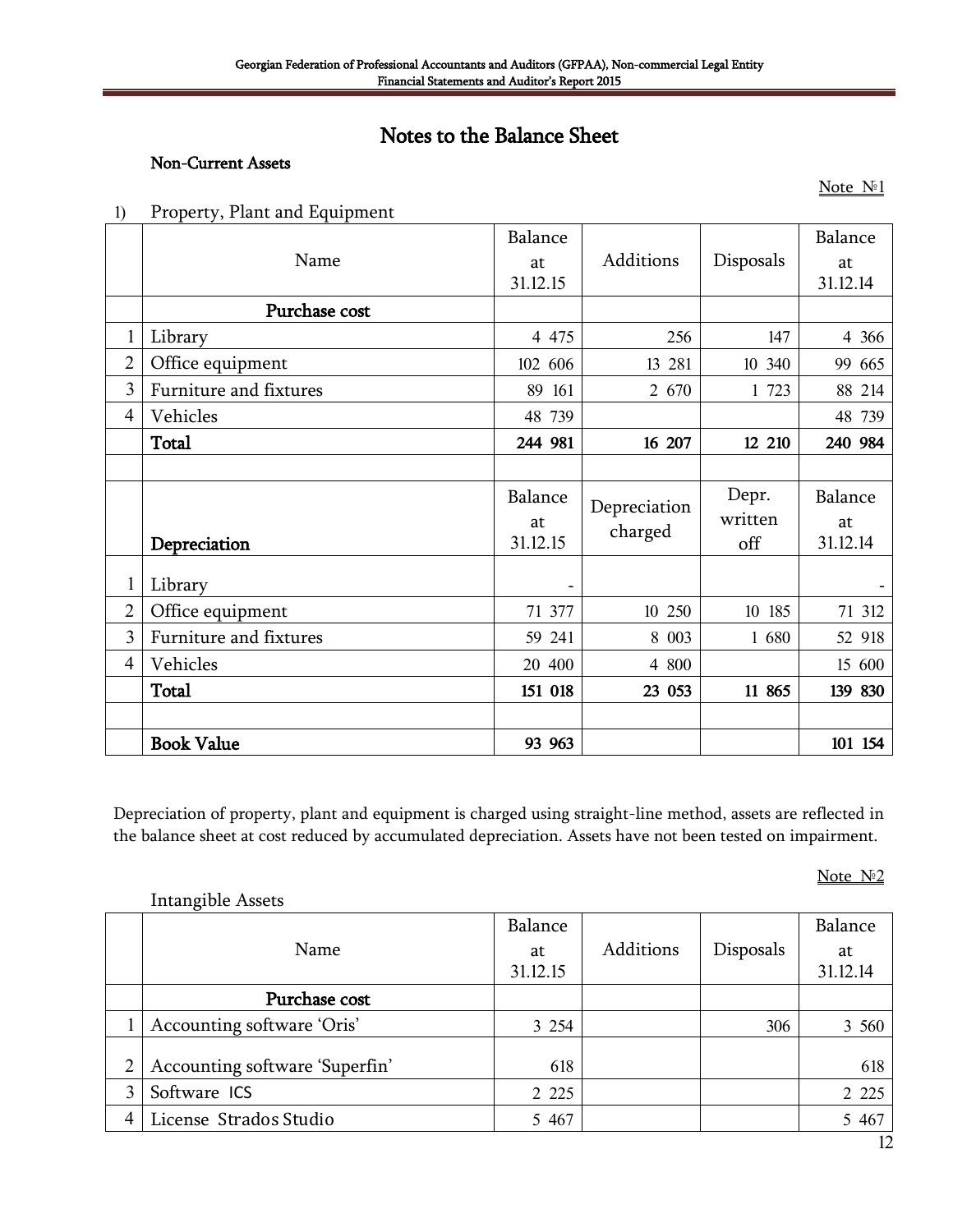Georgian Federation of Professional Accountants and Auditors (GFPAA), Non-commercial Legal Entity Financial Statements and Auditor's Report 2015

| --<br>Total | - -<br>11,064 | $\overline{\phantom{0}}$ | 306 | O70<br>$\mathbf{A}$<br>$\ddot{\phantom{0}}$ |
|-------------|---------------|--------------------------|-----|---------------------------------------------|

|   | Amortization                               | Balance<br>at<br>31.12.15 | Additions | Disposals                | Balance<br>at<br>31.12.14 |
|---|--------------------------------------------|---------------------------|-----------|--------------------------|---------------------------|
| 1 | Amortization of accounting software 'Oris' | 1 909                     | 172       | 288                      | 2 0 2 5                   |
|   | Amortization of accounting software        |                           |           |                          |                           |
| 2 | 'Superfin'                                 | 590                       | 121       | $\overline{\phantom{a}}$ | 469                       |
| 3 | Amortization of software ICS               | 932                       | 184       |                          | 748                       |
| 4 | License Strados Studio                     | 547                       | 547       |                          |                           |
|   | Total                                      | 3 978                     | 1 0 24    | 288                      | 3 2 4 2                   |
|   |                                            |                           |           |                          |                           |
|   | <b>Book Value</b>                          | 7 586                     |           |                          | 8<br>628                  |

Amortization of intangible assets is charged using straight-line method, assets are carried in the balance sheet at cost reduced by accumulated amortization.

#### Current Assets

Inventory consists of the following main groups:

Inventory Name Amount 2015 2014 Goods, audit standards 1834 2011 Oris software 2985 2985 346 Products, books 89227 Other, work-in-progress 2050 21789 Total Inventory 104115 113373

Books received as contribution and accounting software Oris make up the goods balance. Products balance includes – International Financial Reporting Standards, Quality Assurance and Audit Standards and ACCA textbooks, and work-in-progress consists of – ethics code textbook for professional accountants.

Note  $N<sup>5</sup>$ 3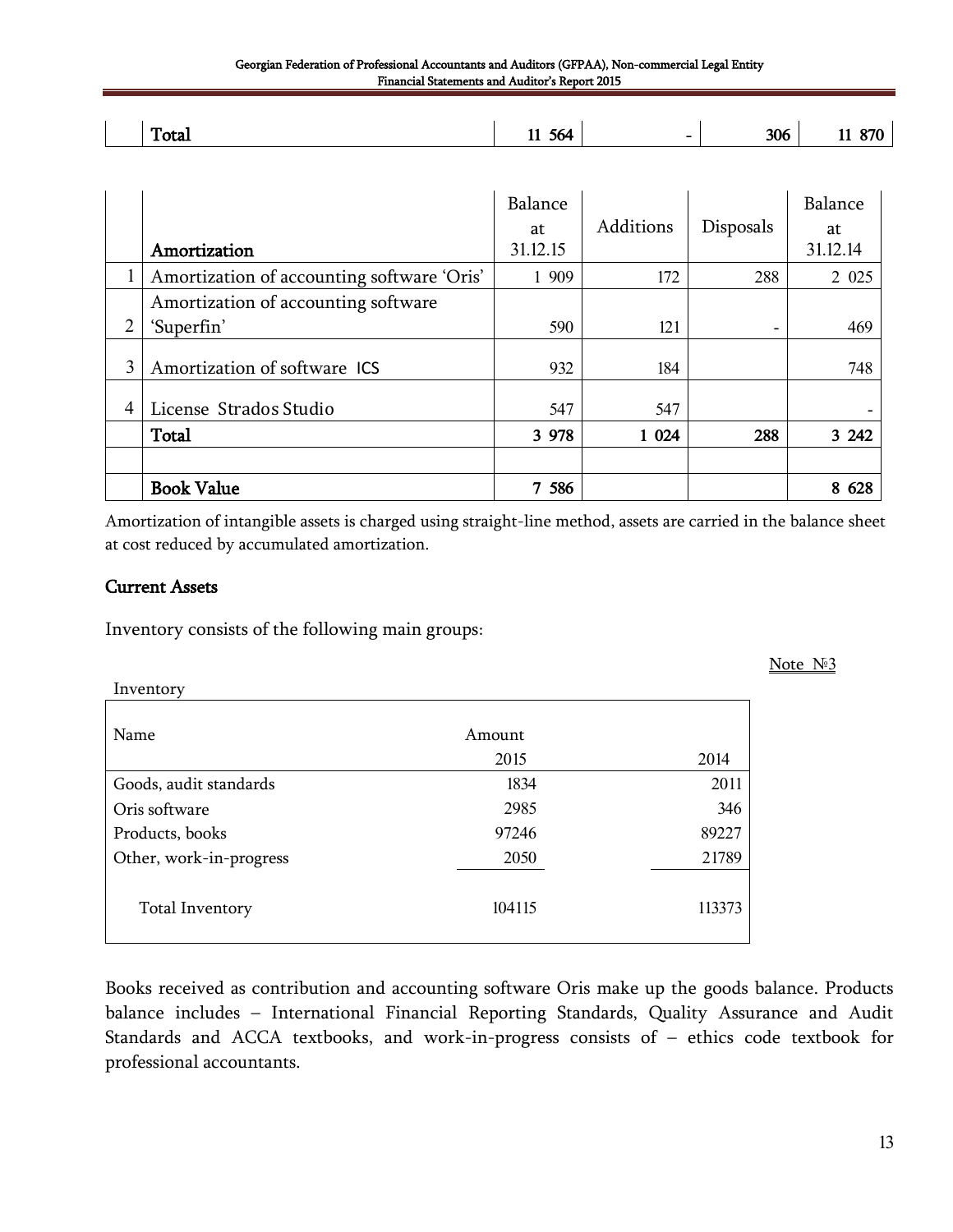#### Note  $N<sup>64</sup>$

#### Receivables and prepayments

Accounts receivables is broken down as follows:

| Name                                                | 2015   | 2014     |
|-----------------------------------------------------|--------|----------|
|                                                     |        |          |
| Receivables from supply and services                | 34412  | 43741    |
| Receivables from members                            | 232965 | 246894   |
| Adjustment of the doubtful receivables (membership) | -69546 | $-52902$ |
| Personnel receivables                               | 2072   |          |
| Prepayments to suppliers                            | 3817   | 5290     |
| Prepaid taxes                                       | 4521   | 3790     |
| Total receivables and prepayments                   | 208241 | 246816   |

#### Cash and cash equivalents

GFPAA"s cash resources are deposited at Georgian banks in national and foreign currencies in Tbilisi and at locations of the branch offices. Cash and cash equivalents are broken down as follows:

#### Note  $N<sub>5</sub>$

#### Cash and cash equivalents

| Name                            | 2015   | 2014   |
|---------------------------------|--------|--------|
| Cash at hand                    | 100    | 216    |
| Local currency in bank          | 338650 | 79217  |
| Foreign currency in bank        | 407464 | 515477 |
| Total cash and cash equivalents | 746214 | 594910 |

GFPAA uses the practice of converting cash to foreign currency in order to avoid expected loss due to local currency devaluation.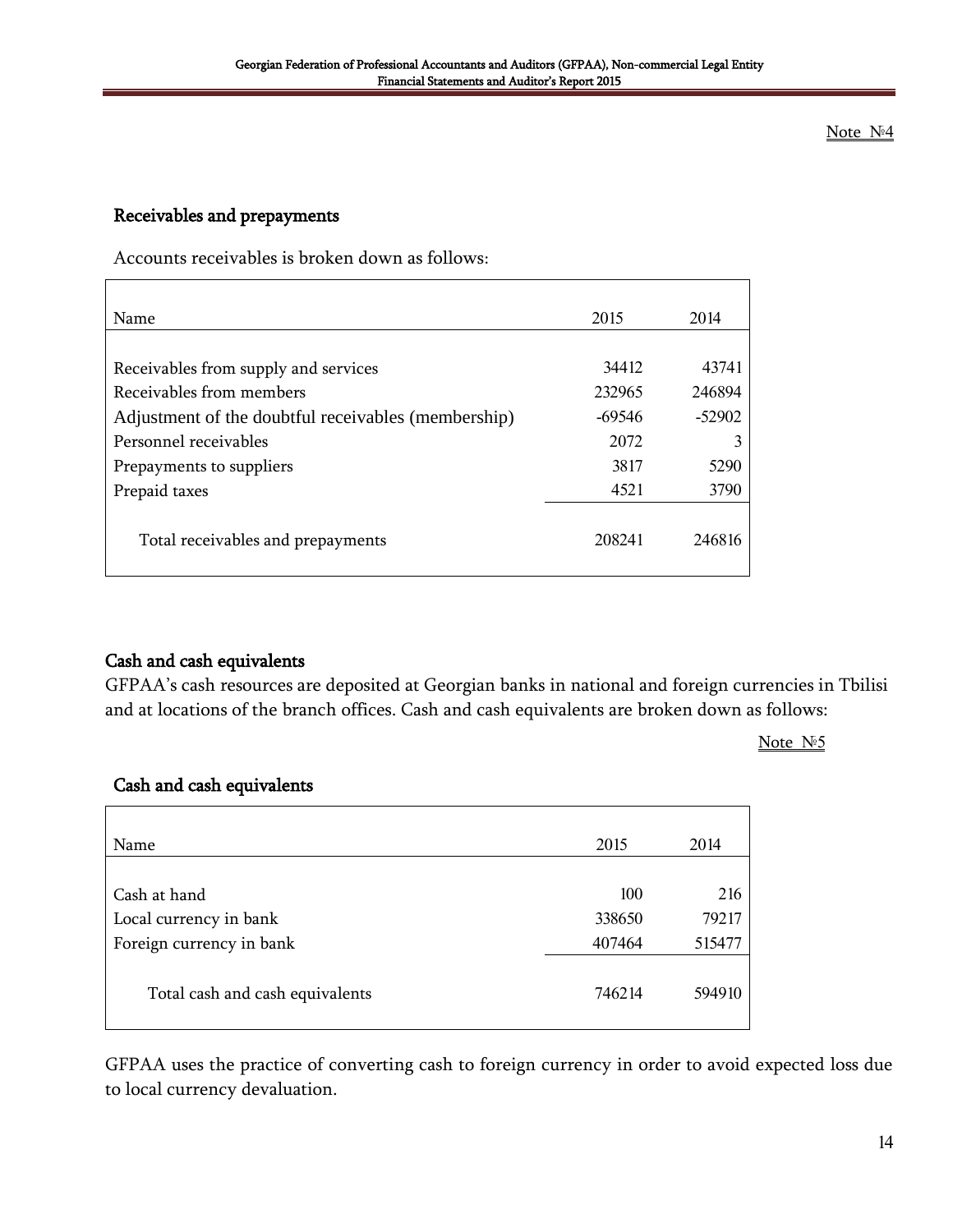Note N<sup>o</sup>8

# Deferred Income

Deferred income includes the following future incomes:

#### Deferred Income

**.**

| Name                                               | 2015 | 2014 |
|----------------------------------------------------|------|------|
|                                                    |      |      |
| Property, Plant and Equipment purchased with grant | 19   |      |
| Contributed books                                  | 615  | 762  |
| Contributed Property, Plant and Equipment          | 229  | 229  |
| Books published using grant                        | 2967 | 2977 |
|                                                    | 3830 | 3987 |
|                                                    |      |      |

Property, Plant and Equipment purchased by grants will be recognized in future at amount after depreciation charge, and contributed books and books published using grants – at cost of sold products.

#### Trade and other liabilities

Trade and other liabilities are broken down as follows:

#### Trade and other liabilities

| Name                                           | 2015     | 2014   |
|------------------------------------------------|----------|--------|
|                                                |          |        |
| Liabilities for supplies and services received | 15553    | 4608   |
| Advances received                              | 88074    | 90209  |
| Salaries paid                                  | $\theta$ | 3188   |
| Other liabilities                              | 1173     | 9810   |
|                                                | 104800   | 107815 |

#### Tax Liabilities

The tax liabilities item includes taxes to be paid at the end of the reporting period, which are not due by the balance sheet date. They are broken down as follows:

#### Tax liabilities

| Name               | 2015<br>ഋ | 2014日 |
|--------------------|-----------|-------|
| Income tax payable | 134       | 1235  |
| VAT payable        | 4283      | 3749  |
|                    | 4417      | 4984  |

Note  $N<sub>6</sub>$ 

#### Note  $N<sup>0</sup>$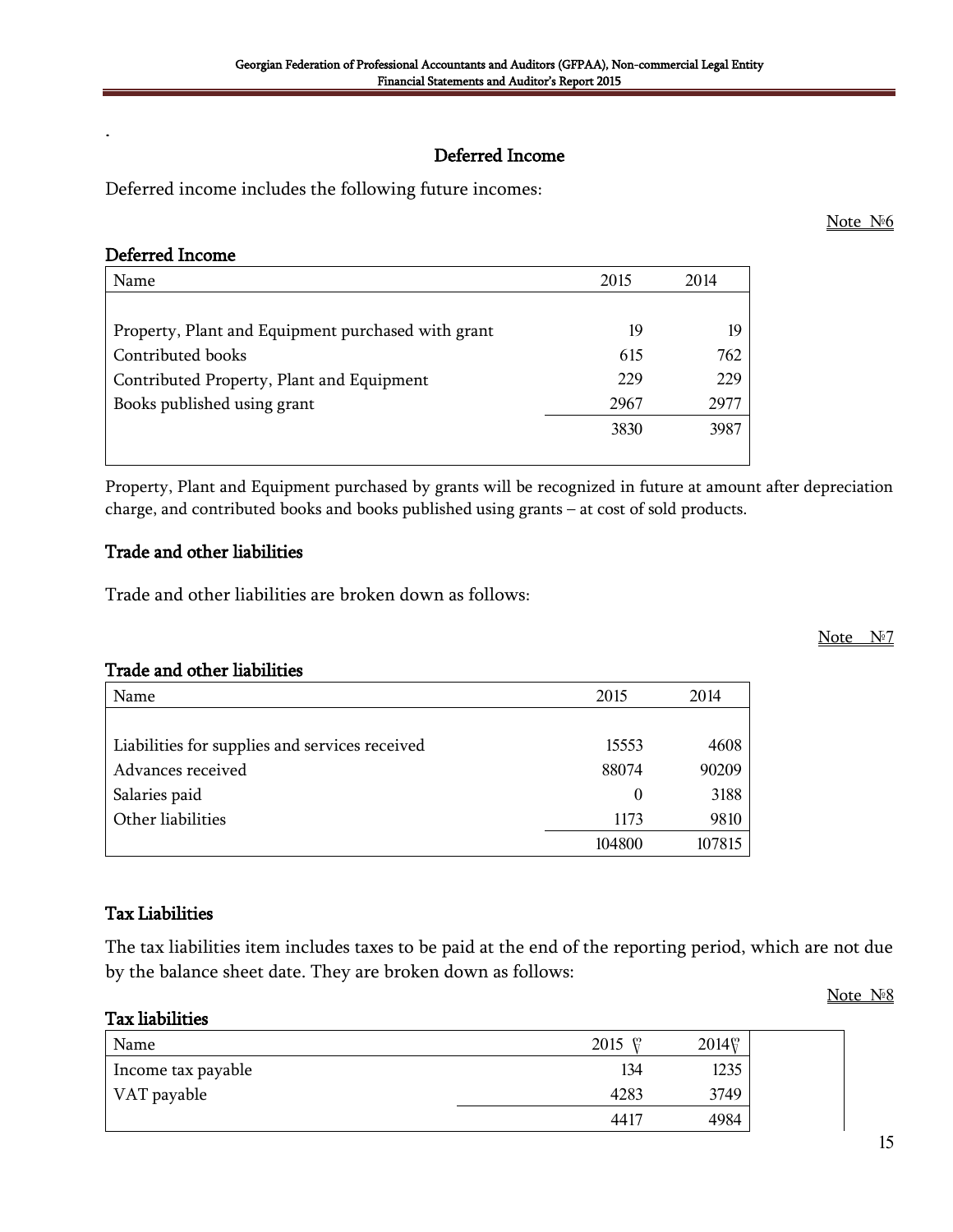# Annexes to Comprehensive Income Statement

#### Revenue

Revenue received through selling of goods, services and works is broken down as follows:

Note  $N<sub>2</sub>9$ 

#### Revenue

| Name                   | 2015   | 2014   |
|------------------------|--------|--------|
| Realization            | 74955  | 84360  |
| Teaching process       | 284270 | 293533 |
| Other operating income | 115839 | 134184 |
| Total Revenue:         | 475064 | 512077 |

Realization includes revenue from realization of goods as well as own products. Learning process revenue includes all revenues generated from all types of educational programs and examinations of GFPAA.

#### Other operating income

Other operating income includes income received from various sources. They are broken down as follows:

Note 10

#### Other operating income

| Name                                          | 2015 <sub>V</sub> | 2014   |
|-----------------------------------------------|-------------------|--------|
| Membership fee of corporate members           | 109692            | 107269 |
| Membership fee of real and associated members | 101550            | 103299 |
| Membership                                    | 3345              | 3565   |
| Dividend                                      | 134211            | 107380 |
| Interest income                               | 38849             | 31768  |
| Income from realization of books purchased by |                   |        |
| contributions and grants                      | 156               | 7319   |
| Non-claim income                              | 13762             | 4530   |
| Exchange rate difference                      | 153077            | 37070  |
| Other income                                  | 0                 | 0      |
| Total other operating income:                 | 554642            | 402200 |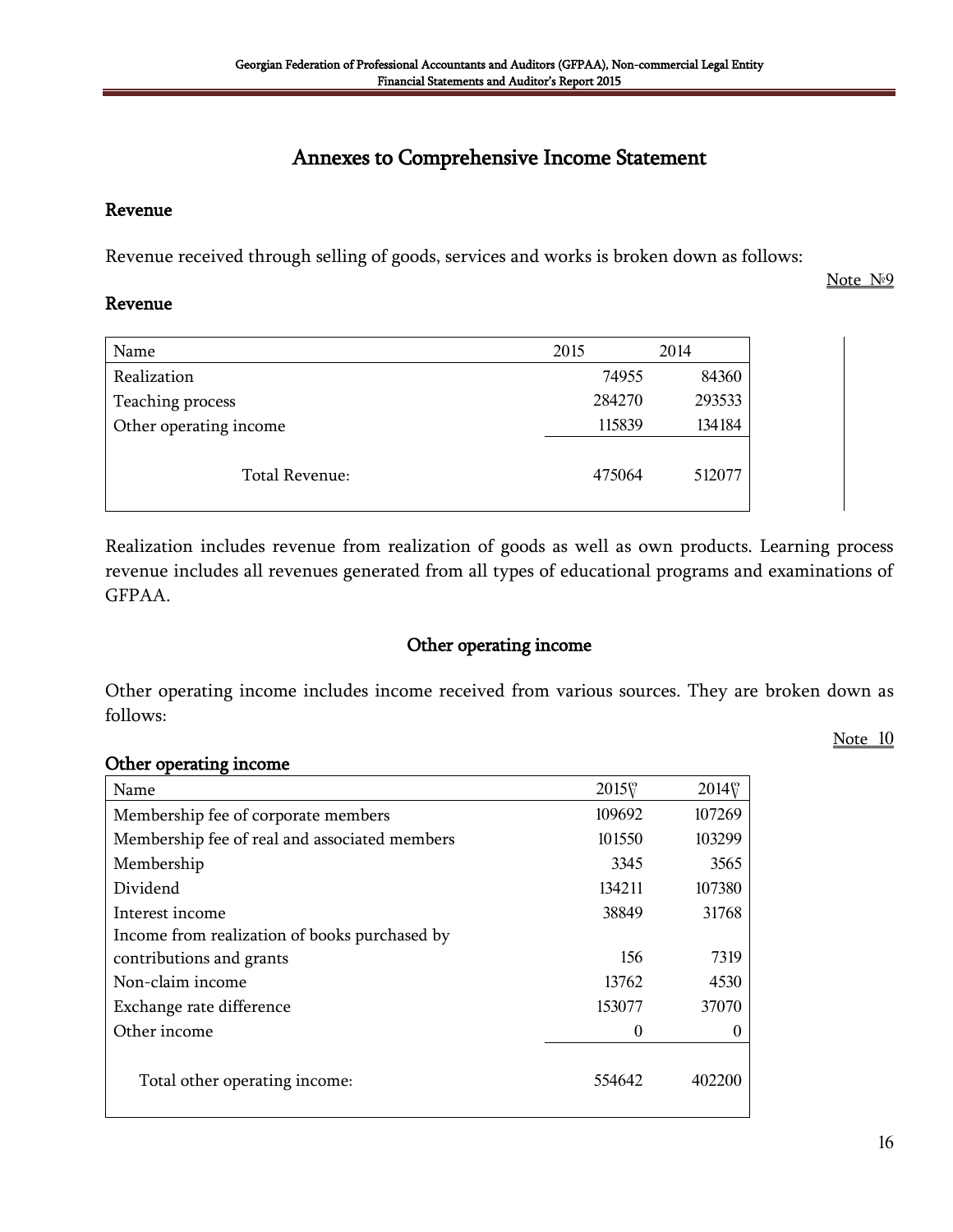Membership fees contains accrued membership fees.

#### Other operating expenses

Other operating expenses includes expenses related to members and non-operating expenses.

#### Note 11

#### Other operating expenses

| Name                                | 2015     | 2014   |
|-------------------------------------|----------|--------|
|                                     |          |        |
| Paid membership fee (IFAC)          | 11115    | 8710   |
| Written off membership fees         | 100205   | 85700  |
| Written off PPE                     | 237      | 7911   |
| Charity and assistance              | 1715     | 2435   |
| Bad debts                           | 10296    | 4212   |
| Non-operating expenses              | 838      | 1154   |
| Representational expenses           | 2001     | 850    |
| Penalties                           | $\Omega$ | 757    |
| Income tax on dividends received 5% | 6711     | 5369   |
| Members conference costs            | 4224     | 8968   |
| Total other operating expenses:     | 137342   | 126066 |

#### Income taxes

According to the tax code GFPAA pays 15 percent income tax. Profit before tax amounted to GEL 98979, tax adjustment amounted to (GEL 166222) and tax losses amounted to (GEL 67243).

Tax adjustments were applied to incomes, which were not subject of taxation: membership fees GEL 214587; dividends GEL 134211; bank interest income GEL 38849 (Total GEL 387647). Adjustments were made to those expenses also, which are not subject to exemption for tax reasons: salaries not paid last year (GEL 6495); dividend income tax GEL 6711.

Membership fee doubtful debt allowance GEL 83844; membership fee written off for members who quit GEL 16361; membership fee paid to IFAC GEL 11115; salary of personnel hired in relation with GFPAA members GEL 55765; quality control related expenses GEL 12600; members conference expense GEL 4224, business trip expenses of board members GEL 3355, expenses incurred on noneconomic activity GEL 13186, charity and assistance GEL 1330; written of non-current assets GEL 237; teaching materials purchased from micro-business GEL 576; representational expenses GEL 2001, VAT not deducted GEL 6609; non-resident income GEL 50; bad debt GEL 10296; also difference between accounting and tax depreciation of PPE GEL 10960; non-current assets with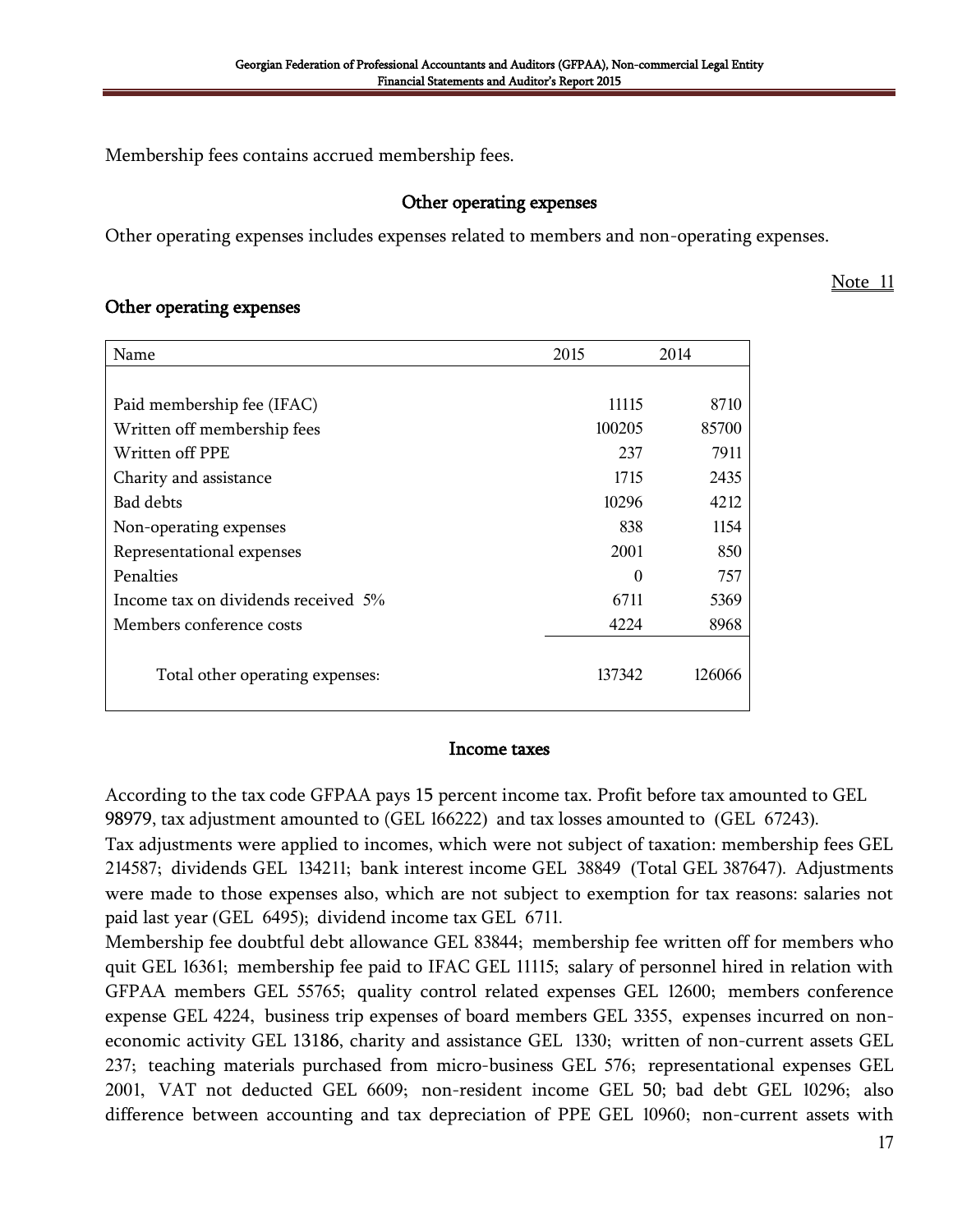18

purchase cost less than GEL 1000 (GEL 13340); translation cost of quality control materials published on the web-site GEL 1980; (total GEL 221425).

# Annexes to the Cash Flow Statement

# Cash received from customers

| Name                                         | 2015   | 2014   |
|----------------------------------------------|--------|--------|
| Realization of literature                    | 42840  | 54606  |
| Cash received for teaching and certification | 79184  | 130046 |
| <b>ACCA</b> examinations                     | 216535 | 211040 |
| Payment of accounts payables                 | 22021  | 18440  |
| Installation of Oris software                | 39315  | 50093  |
| Advances received                            | 110342 | 115056 |
| Total ca                                     | 510237 | 579281 |

#### Note  $N<sup>0</sup>13$

### Membership fees paid

|                     | 2015   | 2014 |
|---------------------|--------|------|
| Name                | Amount |      |
| IFAC membership fee | 11115  | 87   |

This is membership fee paid to international organizations (International Federation of Accountants).

### Payment of administrative and other non-operating

| Name | 2015  | 2014   |
|------|-------|--------|
|      |       |        |
| Rent | 85676 | 102048 |

# Note 12

Note 14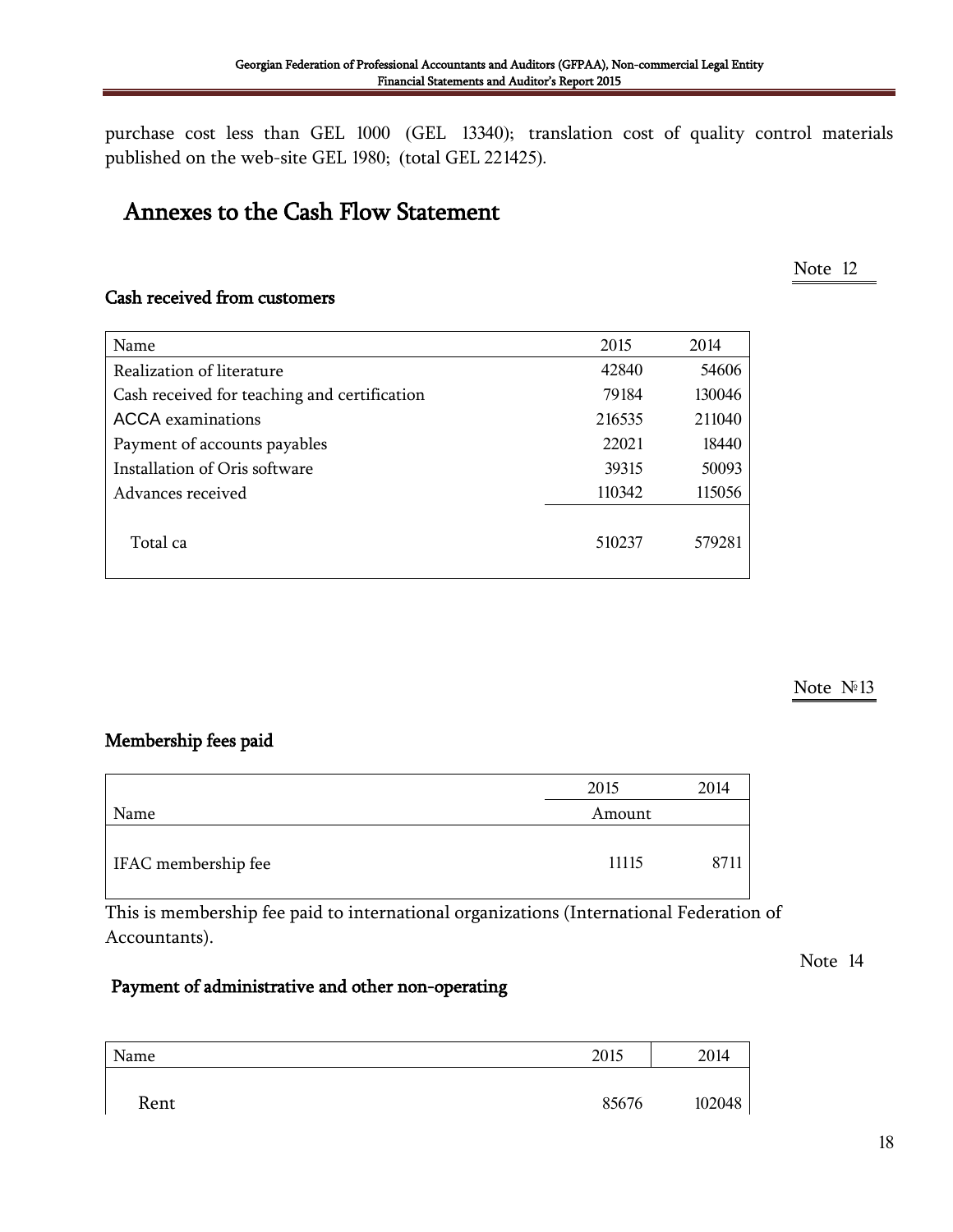| Public utilities             | 9103   | 12064  |
|------------------------------|--------|--------|
| "Code"                       | 946    | 600    |
| Royalty                      | 565    | 2629   |
| <b>Business trip</b>         | 3137   | 18049  |
| Advertisement                | 3944   | 4355   |
| Copying costs                | 621    | 993    |
| Computer expenses            | 502    | 535    |
| Tax and other literature     | 670    | 195    |
| Bank charges                 | 1190   | 1153   |
| Charity                      | 1715   | 2435   |
| Conference costs             | 5384   | 9698   |
| Vehicle maintenance costs    | 2044   | 3197   |
| Audit services               | 2500   | 6000   |
| Other non-operating expenses | 731    | 1670   |
|                              |        |        |
| Total:                       | 118728 | 165621 |
|                              |        |        |

#### Note 15

#### Various taxes paid

| Name         | 2015   | 2014   |
|--------------|--------|--------|
| Profit tax   | 17     |        |
| Property tax | 1000   | 1117   |
| VAT paid     | 49016  | 55397  |
| Income tax   | 107446 | 109265 |
| Total taxes: | 157479 | 165779 |

# Statement of Financial Position

# as of December 31, 2015

Name of company --------------------- Georgian Federation of Professional Accountants and Auditors

Organizational-legal form ---- Non-commercial legal entity (union)

Legal address ---------------------- 61 Tsereteli Street, Tbilisi